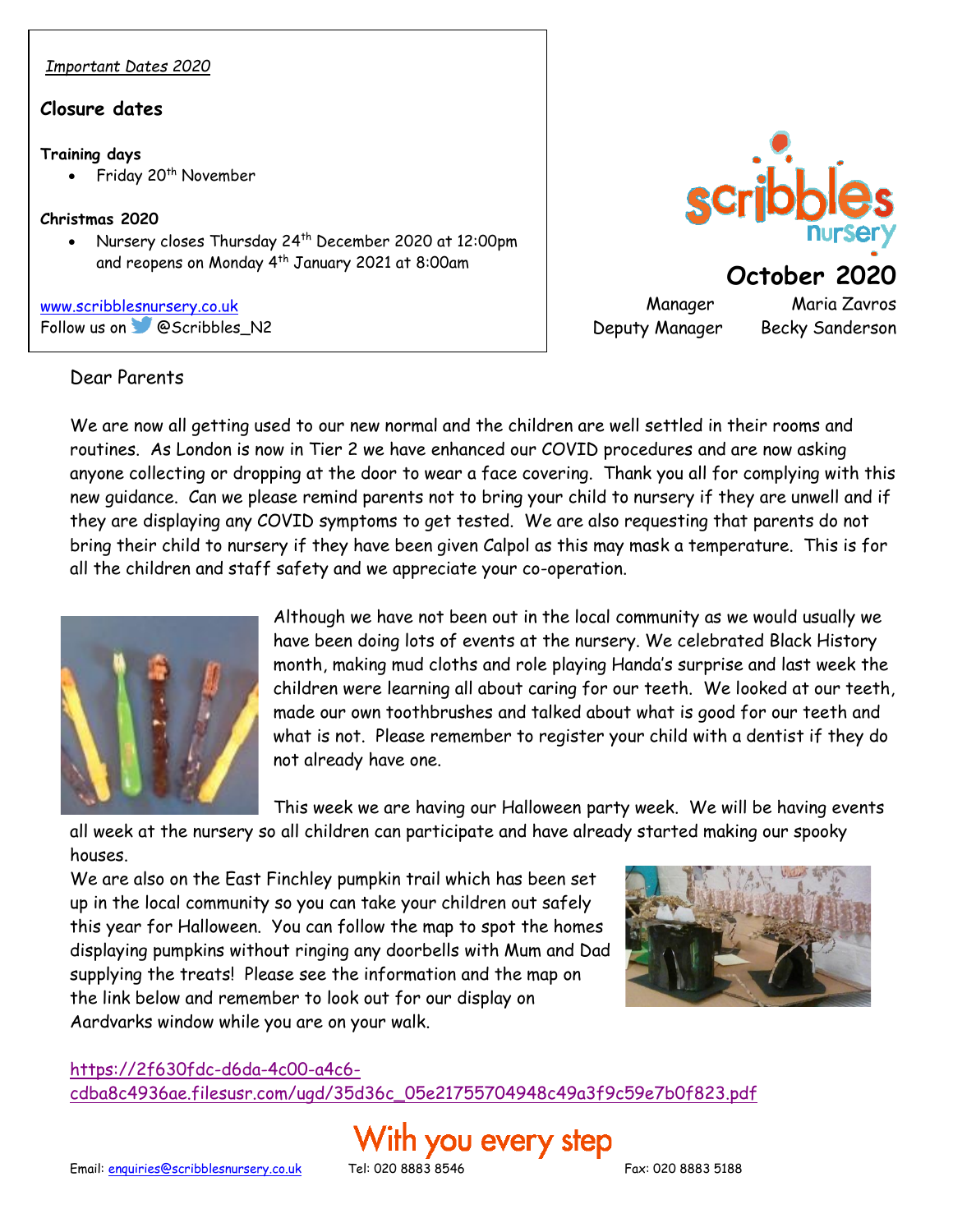As Fireworks Night is also fast approaching and large displays are cancelled, now is a good time to read the following advice from the Children's Accident Prevention Trust about how to have a safe display at home.

<https://www.capt.org.uk/fireworks-essential-facts>

# **Staff**

Congratulations to Gemma and Trina for completing their Level 3 in Childcare and to Anna for completing her Level 2. They have all worked extremely hard and managed to complete their qualification, even in these difficult times. We are all very proud of their success which is well deserved.

We are pleased to welcome Carmela to Scribbles. Carmela has a degree in Creative Arts- Theatre and Film and will be working with Koalas and Wombats children and staff.

## **Coronavirus Updates**

Thank you to all parents for wearing masks on collection and drop off and observing the social distancing signs. As we have now extended our hours back to normal and therefore have more slots available we hope this has helped to minimise any queuing. If you are going to be earlier or later than your time slot can you please let us know as then we can have your child ready at the appropriate time and reduce waiting time. Thank you for your continued patience and support during this time.

#### **Daynurseries.co.uk**

We are currently quieter than normal and would appreciate if you would complete a review for us on daynurseries.co.uk to share your experience of the nursery with prospective parents.You can do this by following the link *www.*[daynurseries.co.uk/submitreview](http://www.daynurseries.co.uk/submitreview)*,* requesting a review card from us or scanning the QR code on the entry doors.

### **Parent's Night**

Unfortunately we will not be able to invite parents into the nursery for the usual Parent's Night this November however instead we will be inviting all families to participate in a Zoom call with their child's keyworker this term. Your child will receive a progress report this term which will be available for you to view on Tapestry. When you receive the notification that it is ready to view you will also be invited to book a Zoom consultation with your child's key worker. This can be arranged through the office for a mutually convenient time during the day.

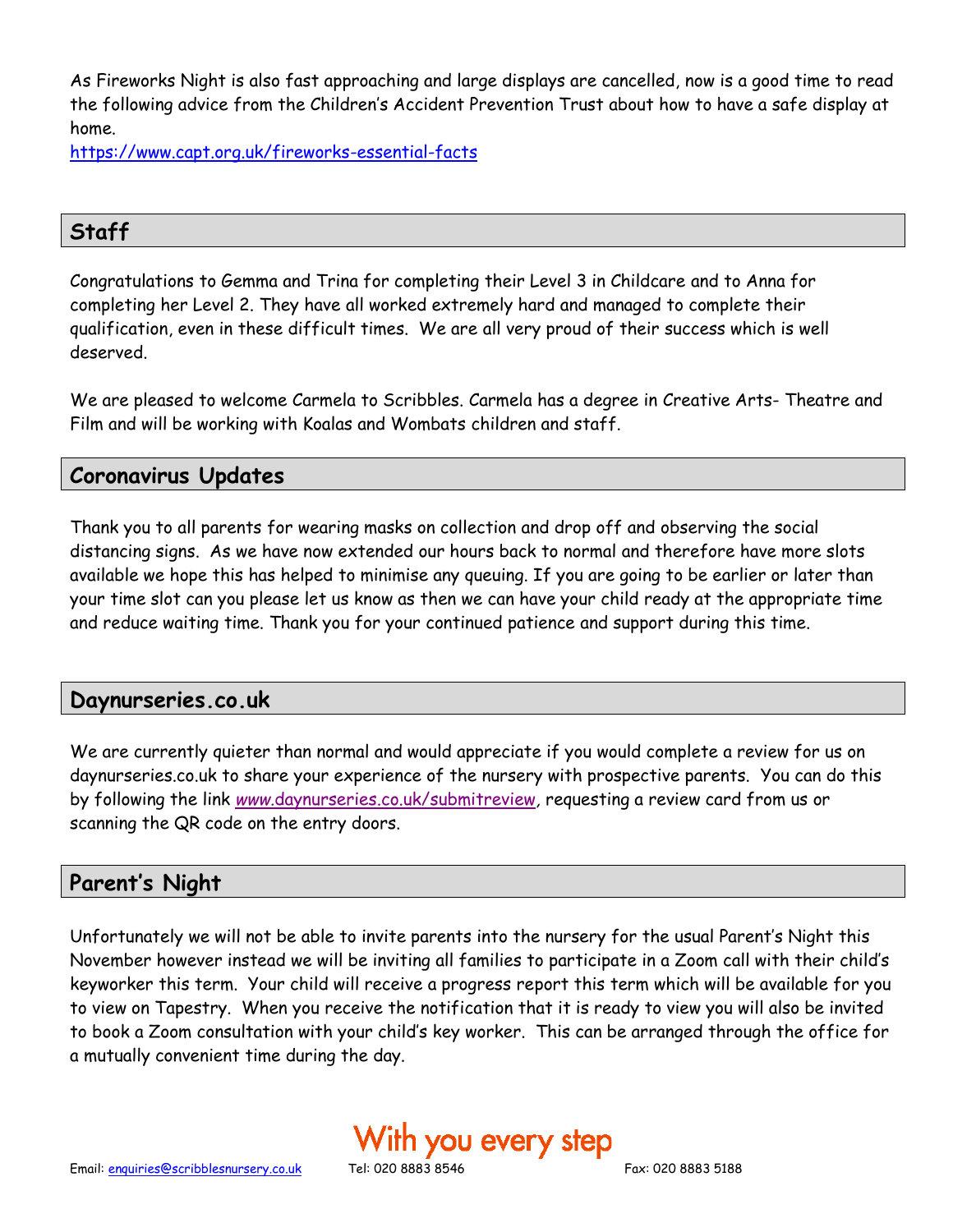# **Staff Training**

In September staff completed advanced safeguarding training and a very interesting course on emotional resilience and how to recognise and manage stress. This was very useful and we will be carrying out more training for staff in this area as well as managing children's emotional well being over the coming months.

On our next training day, Friday 20<sup>th</sup> November, we are hoping to complete the introduction to Mental Health First aid and will be refreshing staff's knowledge on prevent duty and FGM.

#### **Rewild My Street**

If you are looking for ideas to do with your child while we are under more restrictions or perhaps you are isolating, have a look at the following sites;

#### • **Rewild My Street**

provides design-led guidance for people wishing to adapt their homes, gardens and streets to encourage wildlife. Follow the link for activities you and your family could do to help urban wildlife **<https://www.rewildmystreet.org/activities>**

#### • **Family Corner**

Family Corner is published by the Early Years Alliance — a registered educational charity and offers a series of free online **Parent Connect** events specifically designed for parents to teach them about key areas of children's development and a host of activities to do with your child. **<https://www.familycorner.co.uk/>**

# **Important information from Barnet**

Re: 'Flu vaccination for 2 and 3 year olds this winter 2020/21

As winter approaches, please remember that your 2 and 3 year olds are entitled to free 'flu vaccine on the NHS. This winter it is likely that flu and COVID-19 will both be circulating. Flu is a dangerous virus that can be harmful to children and kills thousands of people a year. Young children catch influenza very easily. Each winter on average 5-20% of adults will be infected with 'flu, whilst 30-50% of children are infected. Children also spread the infection for up to 7 days, which is longer than in adults. Vaccinating children reduces the risk of influenza for family members, childcare staff and other children. This vaccine is provided by the child's GP practice. The vaccine is given as a nasal spray and protects the child against the four main strains of influenza predicted to be in circulation this winter. Vaccination against flu will reduce the levels of flu in the population and help reduce the burden on health services this winter. All London general practices have adapted their delivery of vaccinations to ensure that they are safely vaccinating children

# ith you every step